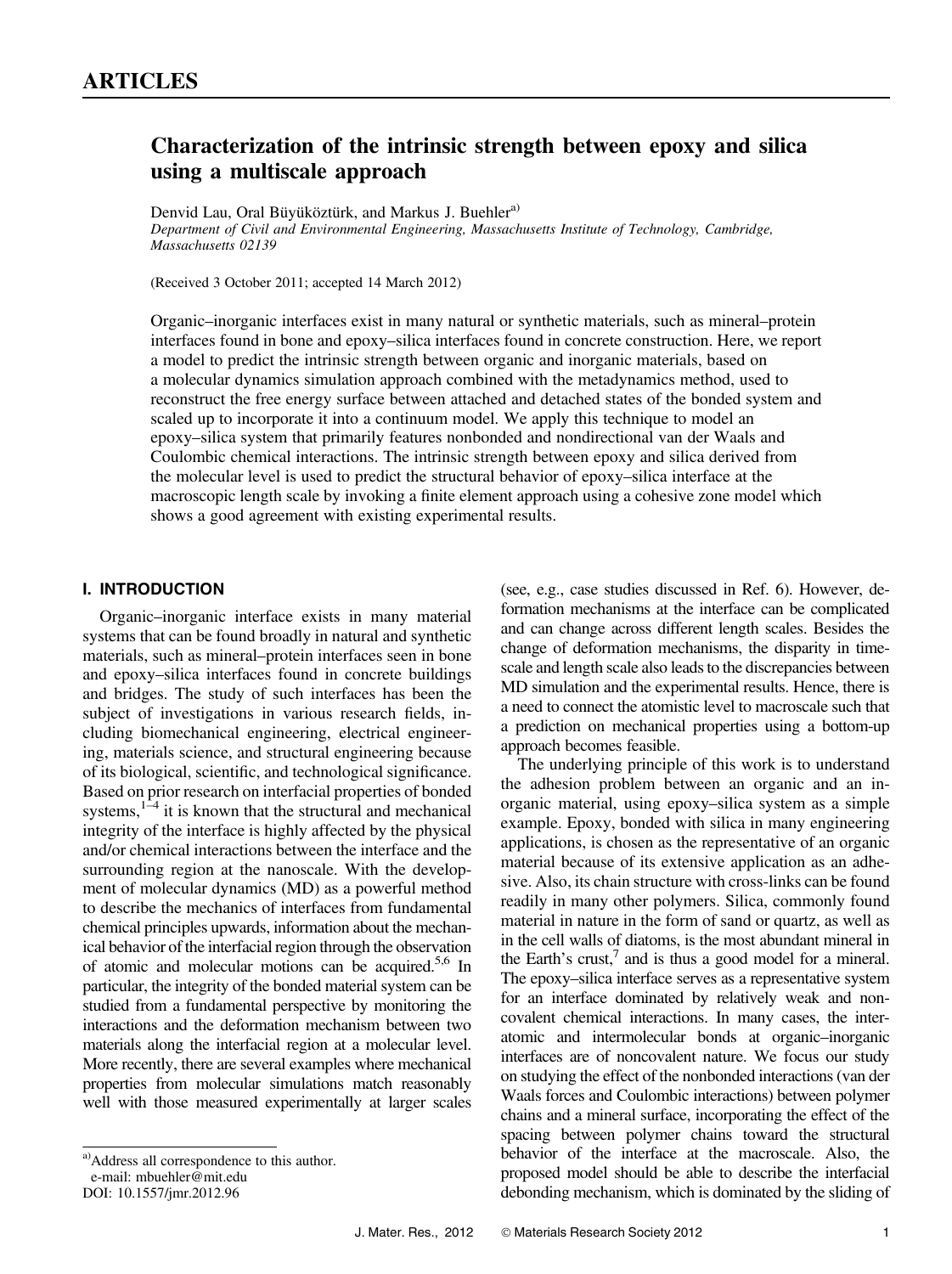the polymer chains on the substrate. With these considerations, our model is constructed at the nanoscale  $(\sim 2-3 \text{ nm})$ such that the adhesion between a small piece of crystalline silica and a single polymer chain can be carefully investigated. The effect of the spacing between polymer chains is studied at a larger length scale in which each polymer chain is connected through cross-linking, using a simplified symmetrical grid system with a spacing "s" as shown in Fig. 1. Even though this simplified model may not be able to describe all details in the vicinity of the interface (e.g., the variation of the partial charges, kinematic barriers, and changes during debonding, or alternative deformation mechanisms at larger scales), our model provides a basic description of interfacial properties of this system.

In what follows, we will demonstrate the approach of developing this model starting from the atomistic scale. The result from the MD simulation will be interpreted as intrinsic strength of an individual epoxy chain by applying the rubber-like elasticity, which can then be converted to continuum interfacial properties through use of cohesive elements in finite element modeling. Our prediction at the macroscale will then be conducted through finite element



FIG. 1. The continuum epoxy–silica interface can be represented by a discrete grid model when the length scale goes down to nanoscale. The adhesion between each epoxy chain and the silica substrate can be represented by the WLC-based fracture model. Our proposed multiscale analysis is to deliver the mechanical properties derived in the WLCbased fracture model to the continuum macroscale through the implementation of a finite element analysis.

model, and a comparison between our prediction and existing experimental results will be made.

## II. MATERIALS AND METHODS

The multiscale approach used here involves a systematic determination of interfacial parameters, starting from the surface energy, a material property that characterizes the energy required to create new surface. The surface energy is characterized by deriving a free energy profile of our system that describes the free energy surface (FES) from an attached stage referring to the lowest free energy state to a detached stage when the separation between two materials is larger than 10 Å, which is the cutoff distance of the pair potential (the free energy is the energy that is convertible to work) used in our MD simulation. The difference in the free energy between the attached and detached stages, normalized by an associated area of molecular attachment (computed as the surface area of epoxy chain projected onto the silica substrate), yields an estimate of the upper bound of the surface energy between epoxy and silica. The identification of the FES is achieved using the metadynamics method. $8,9$ 

After obtaining the surface energy between epoxy and silica from MD simulation, a worm-like-chain (WLC) based fracture model<sup>10</sup> is adopted to estimate the intrinsic strength at the interface. The WLC fracture model is based on the rubber elasticity concept and is used to describe the debonding mechanism at the molecular level as a molecular peeling process. The intrinsic strength at the epoxy– silica interface derived from the WLC fracture model is then used to determine the macroscale material interfacial behavior through the implementation of a cohesive zone model (CZM), which describes the debonding mechanism through the traction–separation relation. By using cohesive elements in finite element modeling, the behavior is represented at the continuum level to describe the macroscopic debonding mechanism at the interface. Our prediction is eventually compared with existing experimental data for demonstrating the applicability of our model in predicting the structural behavior in a macroscale based on the MD simulation results. We give more details into the methods used here in the following sections.

#### A. Atomistic model

The atomistic model consists of a slab of crystalline silica  $(SiO<sub>2</sub>)$  and a single chain of epoxy. Figure 2 shows the atomistic model of the epoxy–silica system used in the MD simulation. The bulk silica crystal is cleaved in such a way that the normal vector of the cleaved surface (to be in contact with epoxy) is at the [001] direction. A nonperiodic boundary condition is applied on the  $SiO<sub>2</sub>$  substrate, and thus, hydrogen atoms are used as the termination atoms at the boundary of the  $SiO<sub>2</sub>$  substrate. The entire  $SiO<sub>2</sub>$ substrate has dimensions  $a = 42.2 \text{ Å}, b = 42.2 \text{ Å},$  $c = 25.1$  Å, with  $\alpha = 90^{\circ}$ ,  $\beta = 90^{\circ}$ ,  $\gamma = 90^{\circ}$  and consists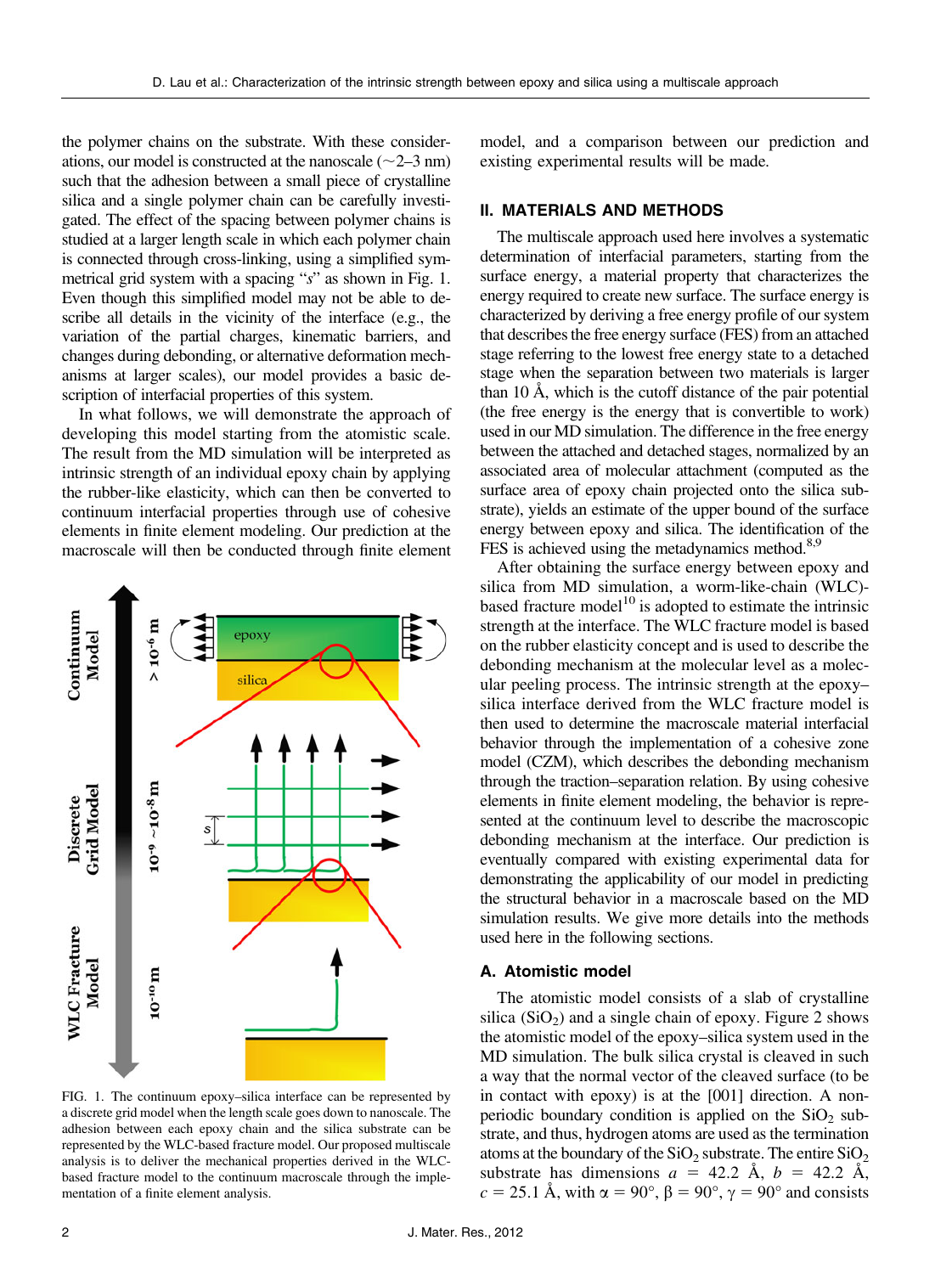

FIG. 2. (a) Atomistic model of the silica substrate in which the surface is cleaved in [001] crystallographic plane, (b) the epoxy chain with only one repeating unit, and (c) the epoxy chain is moved manually onto the silica substrate before carrying out the simulation.

of 4749 atoms. The epoxy used in this study is diglycidyl ether of bisphenol A. Typically, nonreactive force fields are fitted to thermodynamic properties and not to kinetic barriers. However, based on our prior work on epoxy–silica system in which Consistent Valance Force Field (CVFF) was used to govern the interaction between epoxy and silica, the applicability of using CVFF with the Bell model to quantify a reasonable energy barrier for the adhesion problem has been demonstrated.5 We emphasize that the breaking of bonds of interest here are weak bonds, not covalent, which can be described with CVFF. By using the nonreactive force field CVFF, it is understood that the partial charges in the system do not change in the entire MD simulation process. Although the partial charges along the interface may not be accurately described in the entire debonding process by using CVFF, we make the case based on our earlier work.5 Partial charges of all atoms in the simulation cell are calculated by the charge equilibrium ( $OEq$ ) method.<sup>11</sup> It has been demonstrated that the charge distributions from QEq lead to good agreement with experimental data and ab initio calculations.<sup>11</sup> The OEq approach uses only readily available experimental data (ionization potential, electron affinity, and atomic radius) and thus can be applied to any combination of atoms. Based on our prior work on epoxy–silica system using the CVFF and the similar description of nonbonded interaction among various nonreactive force fields, we decided to choose CVFF for studying the adhesion between silica and epoxy

and extended the application of CVFF to include epoxy– silica interaction, as this is not included in the original version. Besides for modeling the interaction between epoxy and silica, CVFF is also used to describe  $SiO<sub>2</sub>$ . The properties that are correctly captured by CVFF are the elastic constants, including the Young's modulus. Here, the total potential function in CVFF is represented by the superposition of valance and nonbonded interactions. The valance terms are the bonded interactions consisting of bond stretch, bond angle bending, dihedral angle torsion terms, while nonbonded interactions consist of van der Waals and Coulombic terms. In this simulation, we use the CVFF potential energy function given in Refs. 12 and 13. This is a reduced form of CVFF potential function using harmonic form for bond stretching term, which is useful for simulating structures consisting of organic and inorganic phases.<sup>14</sup> In this reduced form, the CVFF potential function is described as:

$$
E = \sum_{b} K_b (b - b_o)^2 + \sum_{\theta} K_{\theta} (\theta - \theta_o)^2
$$
  
+ 
$$
\sum_{i} K_{\phi} (1 + s \cos n\phi)
$$
  
+ 
$$
\sum_{i,j} \varepsilon_{ij} \left[ \left( \frac{r_{ij}^*}{r_{ij}} \right)^2 - \left( \frac{r_{ij}^*}{r_{ij}} \right)^6 \right] + \sum_{i,j} \frac{q_i q_j}{\varepsilon r_{ij}} , \qquad (1)
$$

where  $K_b$ ,  $K_\theta$ , and  $K_\phi$  are force constants,  $b_\text{o}$ ,  $\theta_\text{o}$ , and  $\phi$  are equilibrium bond length, equilibrium bond angle, and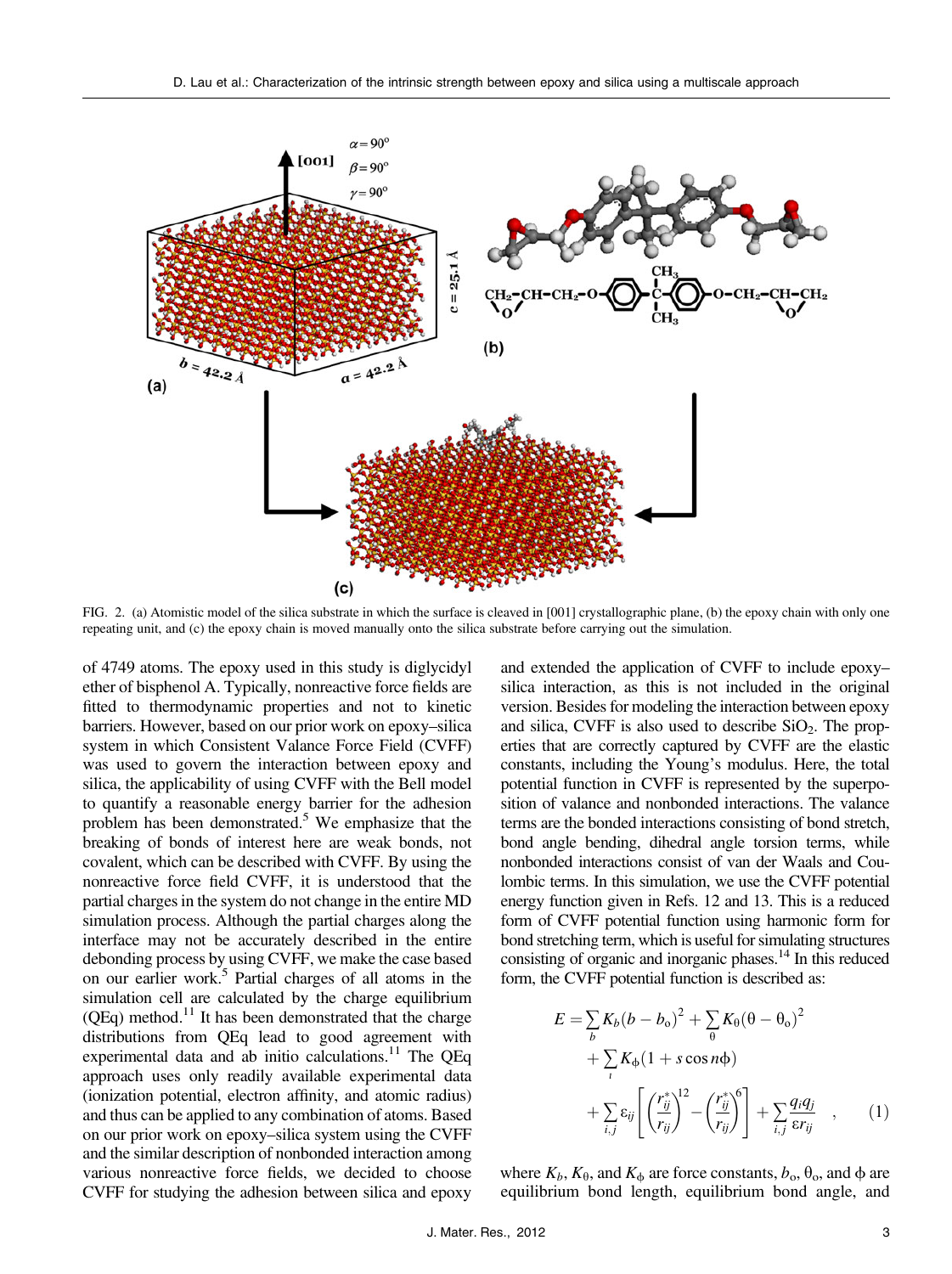dihedral angle, respectively; b and  $\theta$  are bond length and bond angle,  $r_{ij}$  is the distance between the *i*th and *j*th particles with charges  $q_i$  and  $q_j$ , respectively. The terms  $\varepsilon_{ii}$  and  $r_{ii}$ <sup>\*</sup> determine the minimum and zero values of the van der Waals terms, respectively. The CVFF has been parameterized against a wide range of experimental observables for amino acids, water, and a variety of other functional groups, as well as some inorganic materials including silica. The major parameters used in the atomistic model setup are shown in the Supplemental Appendix. Initiation and energy minimization of the simulation cell containing epoxy and silica are then performed. After constructing the atomistic models with the clear definition of the model geometry and the interaction among atoms, the model is equilibrated under a NVT ensemble at 300 K using the LAMMPS code.<sup>15</sup>

# B. Metadynamics analysis for adhesion energy of a single epoxy chain

The FES of the epoxy–silica system from an attached stage to a detached stage is reconstructed by the metadynamics approach. $8.9$  This is a powerful algorithm that can be used for both reconstructing the free energy and for accelerating rare events in the system. The principle of this algorithm can be qualitatively understood by filling the actual FES by a series of Gaussians. By keeping track on the filled Gaussians, the FES can be calculated. Metadynamics requires the identification of a set of collective variables (CVs), which are assumed to be able to describe the process of interest. The dynamics in the space of the chosen CVs is enhanced by a history-dependent potential constructed as a sum of Gaussians centered along the trajectory followed by the CVs. In metadynamics, the sum of Gaussians is exploited to reconstruct iteratively an estimator of the free energy. The Gaussian potential  $(V_G)$ acting on the system at time  $t$  is given by:

$$
V_{\rm G}(S(x),t) = \omega \sum_{\substack{t' = \tau_{\rm G}, 2\tau_{\rm G},...\\t' < t}} \exp\left(-\frac{(S(x) - s(t'))^2}{2\delta s^2}\right) \quad , \tag{2}
$$

where  $s(t) = S(x(t))$  is the value taken by the CV at time t. Three parameters are introduced in the definition of the  $V_G$ , namely the Gaussian height ( $\omega$ ), the Gaussian width ( $\delta s$ ), and the frequency ( $\tau$ <sub>G</sub>) at which the Gaussians are added. These parameters influence the accuracy and efficiency of the free energy reconstruction. Qualitatively, they define the amount of external energy being added to the actual FES. If the Gaussians are large, the FES will be explored in a fast pace, but the reconstructed profile will be affected by larger errors. Instead, if the Gaussians are small or are placed infrequently, the reconstruction will be accurate, but the trade-off is to take a longer time for achieving a uniform sampling. After careful adjustments of these parameters, we find that a Gaussian of height ( $\omega$ ) = 0.005 and width ( $\delta s$ ) = 0.35 added every 100 steps is good in reconstructing a reliable FES of our system.

Besides the parameters in Gaussian potential, the reliability of metadynamics is strongly influenced by the choice of the CVs. Ideally, the CVs should be chosen such that they can clearly distinguish, as a special interest to us, the initial stage from the final stage. Meanwhile, they should describe all slow events that are relevant to the process of interest and the number of CVs should not be too large to avoid a long time for filling the FES. In our case, the distance between the center of mass of the epoxy chain and the silica surface is chosen to be the CV for this study as shown in Fig. 3(a). All metadynamics calculations are performed by using the PLUMED plug-in package.<sup>16</sup> The results are then interpreted by plotting with different simulation time until convergence is obtained (ensured when reconstructed free energy profiles overlap with each other).

The surface energy is obtained by dividing the free energy barrier  $(E<sub>b</sub>)$  between the attached and detached stages by the entire contour length of the epoxy chain  $(L<sub>o</sub>)$ , i.e.:

$$
\gamma_s = \frac{E_b}{L_o} \quad . \tag{3}
$$

## C. WLC-based fracture model

The method described in Sec. II. B. gives an estimate of the adhesion energy of the epoxy chain at the surface. In this calculation, the debonding mechanism of the bonded system is assumed to be homogenous. This mechanism, however, will likely not represent the detachment mechanism when a single epoxy chain is separated from the silica surface by mechanical load acting at the far end of the epoxy chain (see schematic in Fig. 1 for the boundary conditions at different scales). To address this issue, we extend the consideration by invoking a WLC-based fracture model that allows us to predict the force needed to detach an epoxy chain from the substrate. The intrinsic strength can in principle be found by applying a force at the end of the epoxy chain. However, the result predicted through this method is likely higher than the actual strength, and the discrepancy depends on the asymptotic nature between rupture force and the pulling speed for the material system at hand. The dependence on the pulling speed in MD studies has been widely investigated in the literature.<sup>5,17,18</sup> To interpret the result from atomistic simulation with the experimental data, we need to overcome the difference in timescale between atomistic simulations and experiment such that the intrinsic strength limit, which corresponds to the limit of zero pulling speed, can be evaluated. Based on previous work, the intrinsic strength limit of hydrogen bond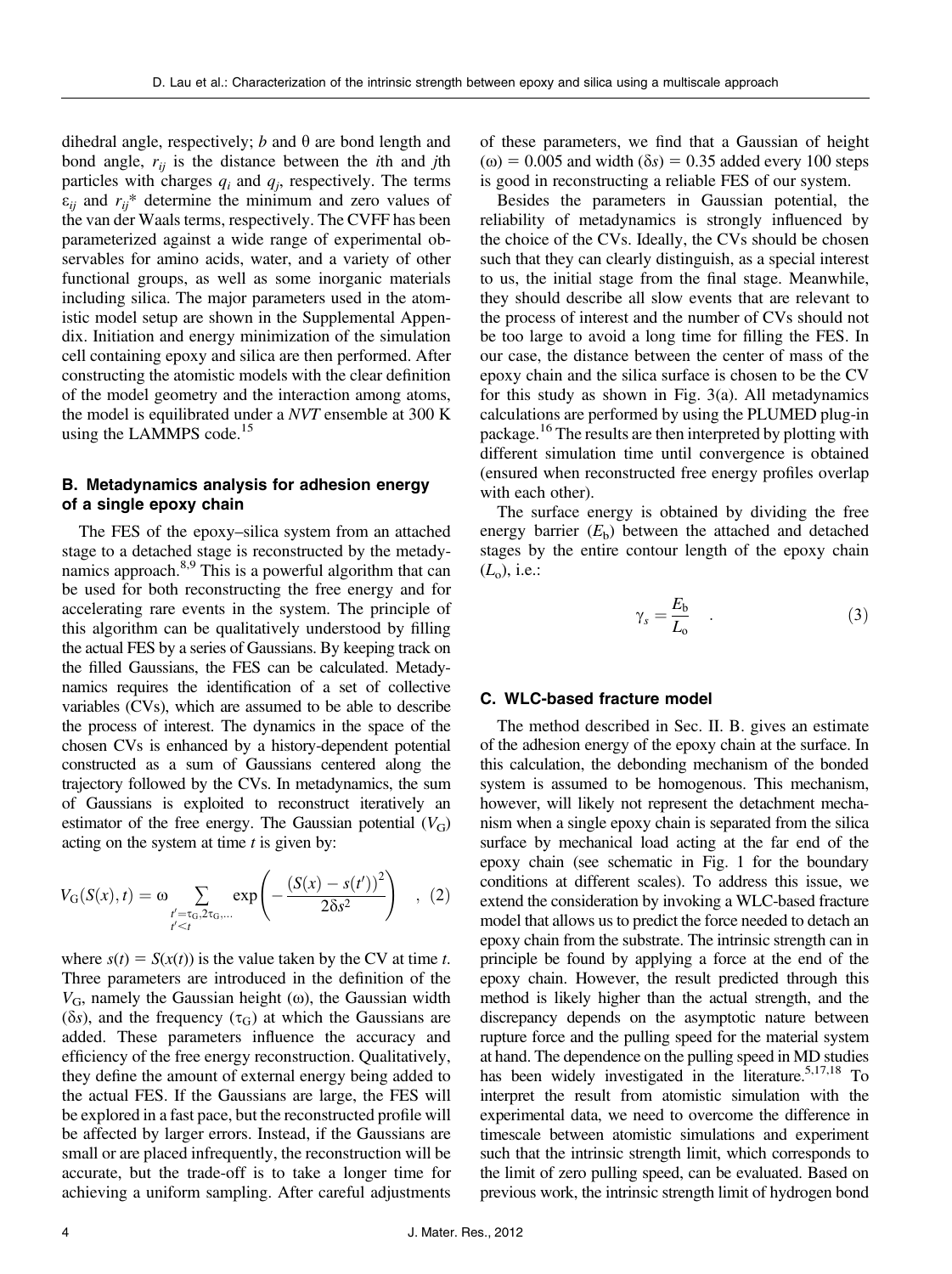assemblies in protein has been investigated.<sup>10</sup> Here, we extend this work such that the intrinsic strength at the organic–inorganic interface governed by nondirectional and continuous interactions can be quantified. A simple model as shown in Fig. 4 is used to describe the rupture behavior of a single epoxy chain attached on a silica substrate.

A combination of WLC model<sup>19</sup> and a fracture approach<sup>10</sup> is an appropriate model that suits our purpose. Epoxy is a polymer and its elasticity is primarily due to entropic rather than energetic effects at low to intermediate force levels. This model is one of the most widely used expressions to predict the entropic elasticity of polymer chains and has been adopted here as the elastic description of the epoxy backbone. Previous studies provide substantial evidence that this model is a good model for the behavior of individual unconstrained polymer chains.<sup>20–24</sup> By adopting the WLC model, we obtain energy release

rate  $(G)$  through an expression of how the free energy changes as a function of detachment of the polymer from the substrate, and at the stage just before the onset of rupture, the critical energy release rate  $(G_c)$  is equal to the surface energy between epoxy and silica  $(\gamma_s;$  determined as describe above), and hence,  $G_{\text{C}}(\alpha) = k_{\text{B}}T/4\xi_{\text{p}}$  $[\alpha(1 - \alpha)^{-2} - (1 - \alpha)^{-1} + 2\alpha^2 + 1] = \gamma_s$ . The rupture force  $F_{\text{break}}$  is then given as a function of  $\alpha_{\text{cr}}$  and the persistence length  $(\xi_p)$ , where  $\alpha_{cr}$  is the ratio between the end-to-end chain length  $(x)$  and the contour length  $(\lambda)$ at the moment of fracture obtained from the condition  $G_{\text{C}}(\alpha_{\text{cr}}) = \gamma_s$ . The intrinsic strength ( $F_{\text{break}}$ ) of the epoxy– silica interface can then be expressed as:

$$
F_{\text{break}} = \frac{k_{\text{B}}T}{4\xi_{\text{p}}} [(1 - \alpha_{\text{cr}})^{-2} + 4\alpha_{\text{cr}} - 1] \quad . \tag{4}
$$



FIG. 3. (a) Schematic diagram showing the definition of CV in epoxy–silica system. (b) It shows the convergence of the FES in the epoxy–silica system under different processing times. The surface energy of the system can be calculated by taken the energy difference between the attached and detached stages.



FIG. 4. (a) Single chain epoxy with a length  $L_{\text{bonded}}$  bonded with the silica substrate by a continuous van der Waals and Coulombic interactions is strained at the free end under a constant force  $F$ , (b) at the onset of rupture, the contour length increases due to the detachment of a piece of chain, and (c) qualitative description of the force–displacement behavior before and after debonding, with an illustration of the dissipation energy. It is noted that the model does not require the applied force to be in the shear direction as shown in panels (a) and (b). In fact, it is valid for other loading angles (shear, tear, or mixed) as we only consider the free energy change in the overhang of the epoxy chain.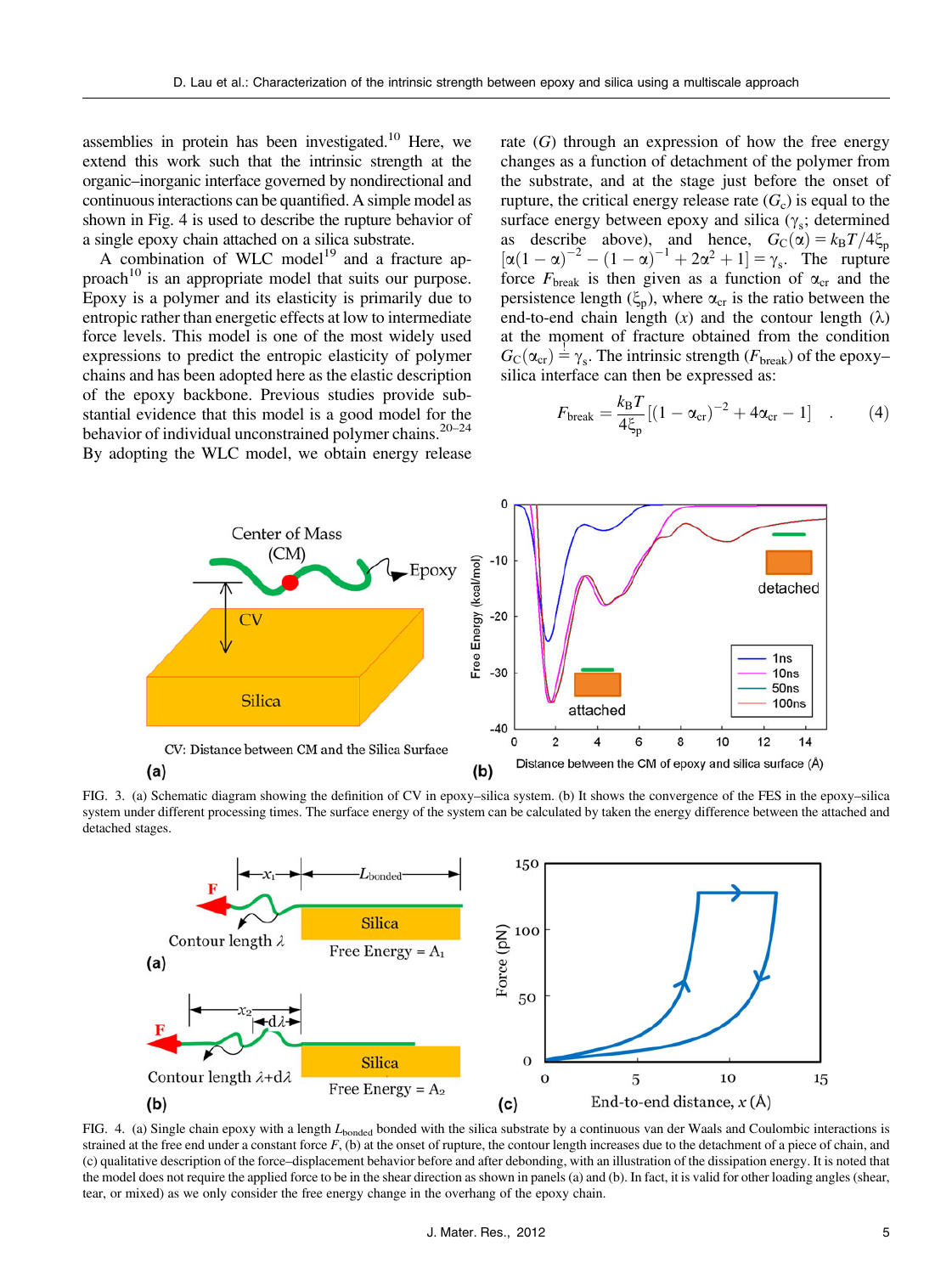## D. Upscaling

The surface energy  $(\gamma_s)$  and the nanoscale asymptotic force limit  $(F<sub>break</sub>)$  presented above can be used to quantify the relationship between the stress and the crack tip opening displacement at the interface, which acts as a bridge between the discrete atomistic model and the finite element model. The continuum epoxy–silica bilayer system can be visualized as a series of cross-linked polymer chains connected to the silica surface through the adhesion at the chain tail. Here, we try to simplify the cross-link network by imagining that it is a regular grid system with a grid size spacing equal to s as shown in Fig. 1. For each chain adhered to the silica surface, we can treat it as an individual WLC-based fracture model such that the mechanical properties of the single chain system can be evaluated. To predict the structural behavior of the bonded system in a larger length scale, these evaluated mechanical properties based on the single chain system are incorporated in the finite element model of epoxy–silica interface using the cohesive elements. These elements are formulated based on the concept of CZM, which was originally proposed by Dugdale<sup>25</sup> and Barenblatt.<sup>26</sup> CZM was first introduced as a technique to study fracture or void nucleation in quasibrittle materials such as ceramic and concrete. CZM collectively describes all the mechanisms related to fracture, such as plastic deformation, void growth, and crack coalescence, in the process zone ahead of the crack tip; its structural behavior is governed by a given traction–separation relation. Conventionally, such a relation is calibrated with results from micromechanical modeling or experiments on fracture specimens of various configurations.<sup>1,27–31</sup> We provide an alternative approach for estimating the important parameters in defining a traction–separation relation based on the WLC-based fracture model from a nanoscale point of view that enables us to predict the global structural behavior of epoxy–silica interface (at the macroscale) using an appropriate finite element model.

The parameters characterizing the traction–separation relation include the initial stiffness, damage initiation threshold, and damage evolution properties. In general, the fracture toughness of a material system, which defines the damage evolution, can be measured experimentally in a reliable manner. However, the peak traction in the traction–separation relation and the initial stiffness of the cohesive element are usually hard to be determined and are adjusted by controlling the mesh density in the finite element model. Our WLC fracture model with parameters fed from the metadynamics approach enables us to determine the maximum debonding stress  $(\sigma_{th})$ , the fracture energy  $(\Gamma_s)$ , and the Young's Modulus (E) of the cohesive element. By considering the bonded area of each epoxy chain adhered onto the silica surface with the associated s value,  $\sigma_{\text{th}}$  can be predicted as  $F_{\text{break}}/s^2 \Gamma_{\text{s}}$  in this simplified grid system also depends on the parameter "s"

and can be predicted by a theoretical one-dimensional fracture model as  $\sigma_{\text{th}}^2 H/2G$ , where H is the thickness of epoxy and  $G$  is the shear modulus of epoxy. Finally,  $E$  can be quantified by the equation  $E=kL/A_0$ , where k is the interfacial stiffness, which can be estimated by considering the second derivative of the FES with respect to the chosen CV, L is distance between the epoxy chain and the silica surface, and  $A_0$  is the contacted area. After defining these three parameters, together with the linear assumption between stress and crack tip opening displacement at the interface, the traction–separation relation becomes well-defined and can be used in the finite element model accordingly.

## III. RESULTS AND DISCUSSION

Figure 3(b) shows the FES of our system at different simulation times. By observing the free energy profiles, the well depth is getting deeper with convergence when the time of simulation is longer. Based on the simulation result shown in Fig. 3(b), the  $E<sub>b</sub>$  between the attached and the detached stages is 31.22 kcal/mol (21,688  $\times$  10<sup>-23</sup> J), which can be obtained using the above chosen Gaussian parameters using the simulation time of 100 ns. The parameter  $L_0$  is measured as 21.44 Å. Based on the metadynamics approach, we obtain  $\gamma_s$  to be 101 pJ/m  $[1.46 \text{ kcal/(mol Å)}]$  using Eq. (3), which is a material property for the epoxy–silica system. It is noted that in Eq. (4), there are only two model parameters, namely the surface energy at epoxy–silica interface  $(\gamma_s)$  and the persistence length of the epoxy chain  $(\xi_n)$ . Here, we choose  $\xi_p = 0.5$  nm, which is roughly half of the repeating unit length of the polymer chain, and  $T = 300$  K (and a widely accepted good approximation). We find  $\alpha_{cr} = 0.873$ and the corresponding asymptotic force limit is estimated to be  $F_{\text{break}} = 134 \text{ pN}$ . This force limit is comparable to that of hydrogen bond clusters as identified in earlier studies.<sup>10</sup> Under an assumed increase of the persistence length by a factor of four, the predicted rupture force only decreases by 14%. This implies that the dependence of rupture strength on the persistence length is weak, a phenomenon that has also been found in the study of other organic structures.<sup>10</sup>

In the discrete grid model as shown in Fig. 1, we use a parameter s that defines the spacing of the grid system. The value of s depends on the distance between the two epoxide groups in one polymer chain that form cross-links as shown in Fig. 5(a). Here, we pick three different values of s for analysis, namely, 2, 4, and 8 nm, which are reasonable distances between two epoxide groups in an epoxy chain based on the reported cross-link density in several common types of epoxy. $32$  By considering the bonded area of each epoxy chain adhered onto the silica surface with the associated s value, the corresponding maximum stress in the traction–separation relation can then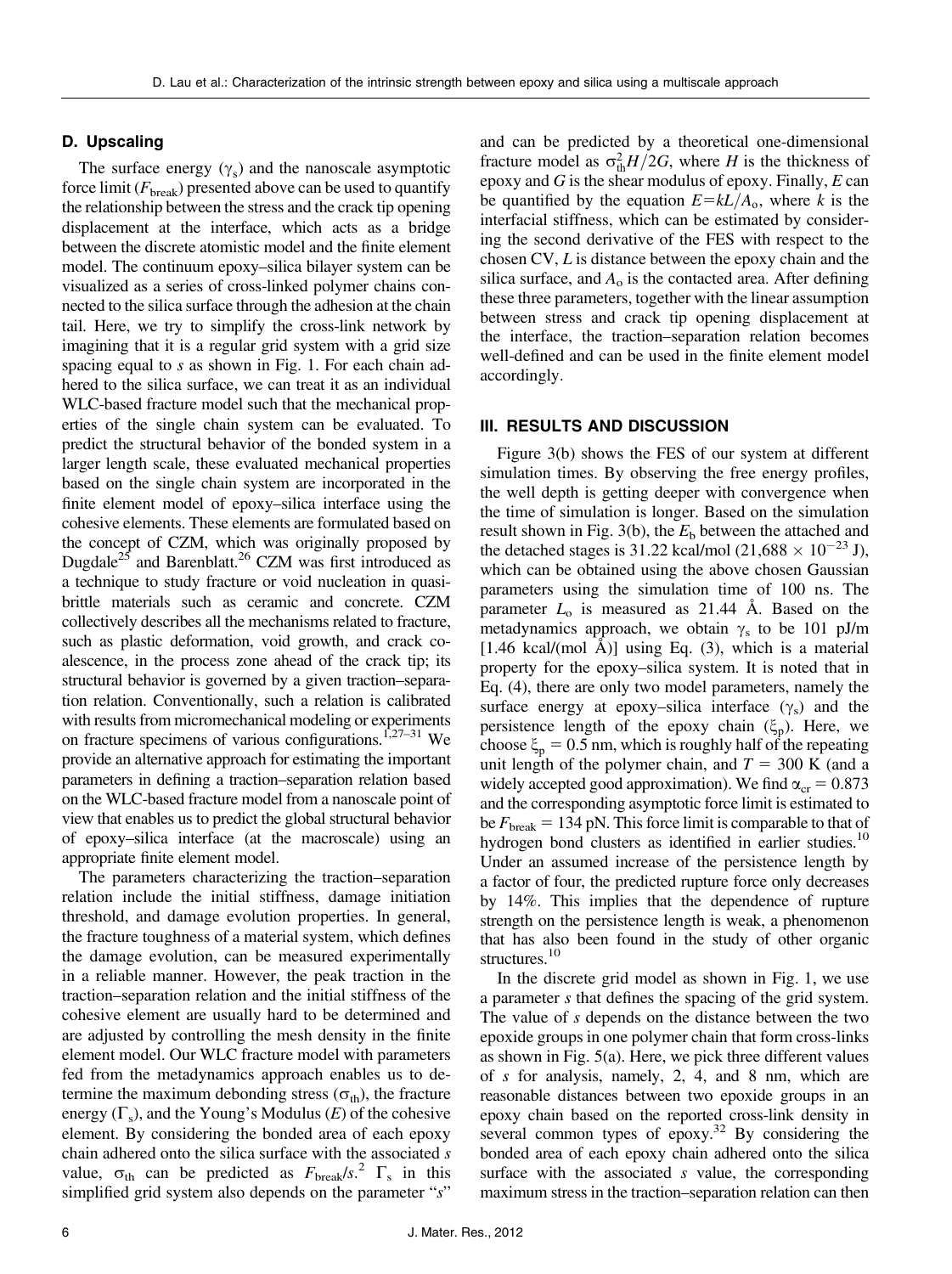

FIG. 5. (a) The derivation of the maximum stress in the traction–separation relation for the epoxy–silica interface by considering the tributary area  $(s \times s)$  for a single epoxy chain and (b) the prediction of k by curve fitting from the MD data via a harmonic function.

be predicted as 33.5, 8.38, and 2.09 MPa, respectively, by  $\sigma_{\text{th}} = F_{\text{break}}/s$ .<sup>2</sup> Before evaluating  $\Gamma_{\text{s}}$ , we need to know the thickness of the adhesive. Here, we use  $H$  to be 1 mm, which is a well-adopted thickness in civil engineering practices and G equals 1.923 GPa corresponding to the Young's Modulus  $(E) = 5$  GPa and the Poisson's ratio  $(v) = 0.3$ . The E value is taken from the MD result, which corresponds to the stiffness at the interface. In fact, it is noticed that the Young's modulus of epoxy (from existing data, see, e.g., Ref. 33) is very close to that of the interface predicted from the MD result. The corresponding fracture energies are 292, 18.2, 1.14 J/m<sup>2</sup>, respectively, with respect to the various chosen s values as shown above. The estimation of E requires the characterization of interfacial stiffness  $(k)$ , which involves the second derivative of the FES with respect to the chosen CV. To avoid a large fluctuation of its second derivative due to a small variation in the FES, a harmonic function is used to fit the FES in the vicinity to the lowest free energy state, which corresponds to the attached stage as shown in Fig. 5(b). Based on the fitted harmonic curve, the second derivative of the FES with respect to the chosen CV is predicted to be 41.6 N/m. As mentioned previously, the debonding mechanism described by the FES refers to a homogenous debonding, which may not reflect the actual failure mechanism between epoxy polymer chain and silica. In view of this, we now study the sensitivity of our predicted strength to the variation of E. We perform a parametric study on  $E$  by considering that  $L$ changes from 1 to 5 Å with  $A_0 = 91.76 \text{ Å}^2$  (estimated from our atomistic model presented above). The calculated E ranges from 4.54 to 22.7 GPa, and it is noted that the predicted strength of our multiscale model is insensitive to the change of  $E$  within the above range.

Our multiscale approach of modeling the epoxy–silica interface is then compared with the existing experiments. The experimental work involved epoxy-concrete interface. Since the research on atomic model of concrete is still ongoing, a reasonable and reliable atomic model should be chosen based on our best understanding. Concrete consists of cement, aggregates, and water and involves various crystallographic and amorphous materials inside. In this heterogeneous material system, silica is the major constituent material in concrete (about 40% by mass). The comparison between our simple epoxy–silica model and the complex epoxy–concrete system is believed to give us some key insights on complexity of a real interface problem. We set up a finite element model to describe an epoxy–concrete bonded specimen with the same dimensions and the same material properties of the constituent materials as reported in the literature.<sup>1</sup> The finite element model is created based on the schematic diagram shown in Fig. 6. The interface between epoxy and concrete is modeled by two-dimensional cohesive elements and the corresponding traction–separation relation is characterized based on our predicted  $\sigma_{th}$ ,  $\Gamma_s$ , and E from the above epoxy–silica bonded system. A linear softening in the traction–separation relation is adopted. The other constituent materials are modeled using plane strain elements and the assumption of perfect bonding between carbon fiberreinforced polymer (CFRP) strip and epoxy is made since the CFRP–epoxy interface remained intact throughout that experiment. There are 10 cohesive elements per adjacent continuum element in the mesh according to the ruleof-thumb for choosing the size of cohesive elements.<sup>34</sup>

Figure 7(a) shows the stress distribution on the deformed bonded system and Fig. 7(b) shows the load–displacement curves from both the reported experimental data and our simulation result. Although there are variations of the predicted peak load from the three chosen s values, the agreement within the same order of magnitude implies that our model can be used as a preliminary prediction on mechanical properties of the epoxy–silica interface. The variation of predicted peak load implies that the macroscale strength at the interface is very sensitive to the density of the attached epoxy tail on the silica surface. It is an important observation, which can explain the general large deviation when characterizing the interfacial mechanical properties as the local effect of several polymer chains (spacing between them) may significantly affect the macroscale structural behavior. It should also be mentioned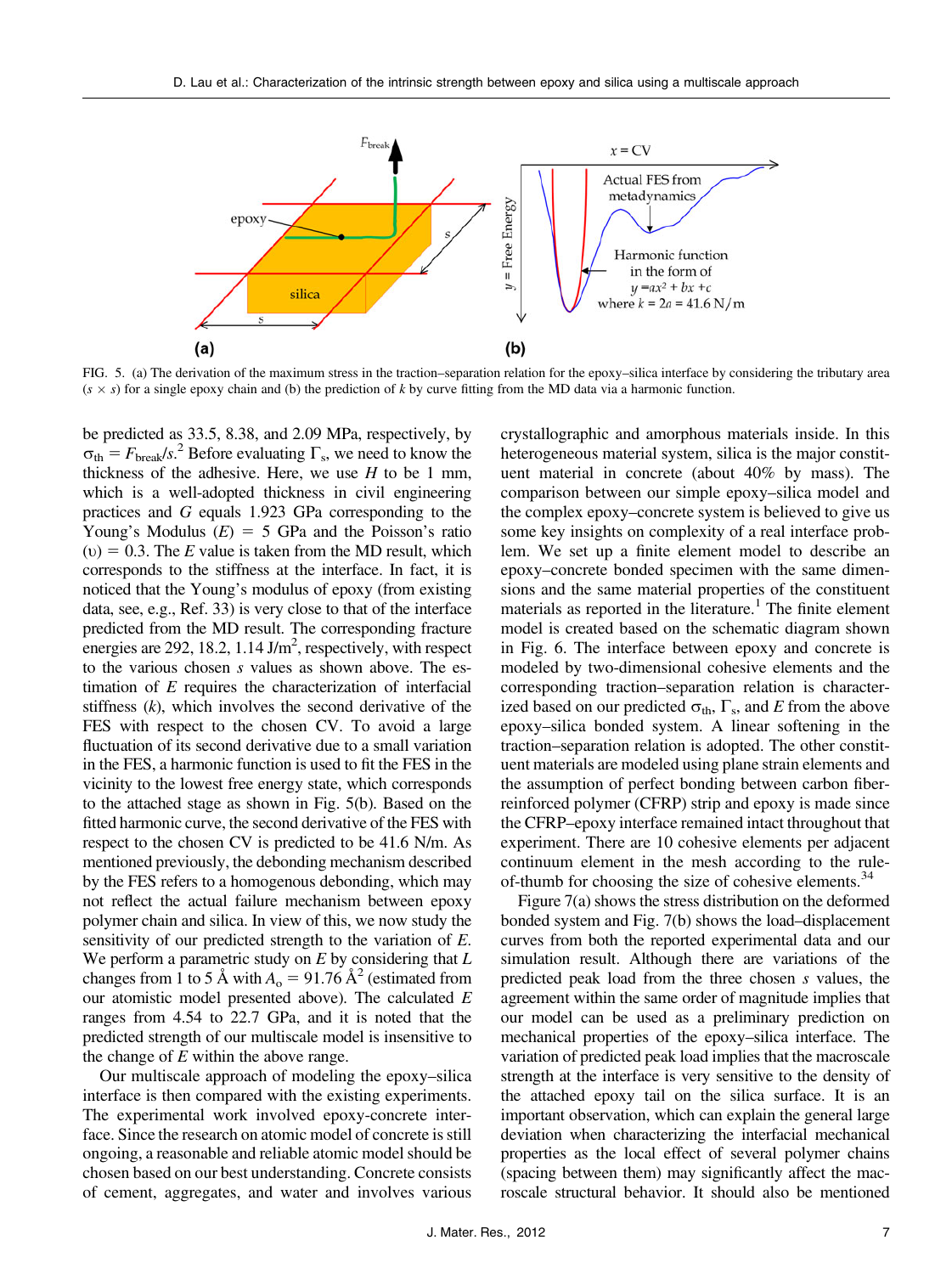

#### All dimensions in [mm]

FIG. 6. Configuration of the interface fracture specimen that is tested by applying a peel load at the end of the CFRP strip.

that there is no noticeable change in the predicted load– displacement curves within our concerned range of E values. The discrepancy between the experiment and modeling could potentially come from various reasons, including:

(i) The limitation of using a nonreactive force field CVFF, which may not be able to accurately describe the energy barrier for interface separation.

(ii) the difference in atomic structure between concrete and silica.

(iii) The possible defects at the material interface during the fabrication process.

(iv) The possible change of the material structures from nanoscale to macroscale.

(v) The effects of the mechanical interlock and the surface roughness, which are hard to be avoided in the macroscale experiment.

(vi) Plasticization that took place at and around the interface during to the bending process of FRP, cannot be represent in our model.<sup>2</sup>

Even though it is a rough comparison in view of the above reasons, the good agreement between our prediction and the experimental result with a difference in the peak load by a multiple of two as shown in Fig. 7(c) implies that the nanoscale rupture strength derived from the metadynamics approach, and the WLC-based fracture model is able to preliminarily predict to global structural behavior at a larger length scale. More importantly, such agreement indicates that the individual chain failure at the end of the epoxy chain attached on the silica surface is probably the origin leading to the global structural failure at the epoxy–silica interface. It also implies that the application of CVFF and the QEq method (i.e., insignificant change of partial charges during epoxy–silica interface separation) for describing the epoxy–silica interaction is feasible as a simplified approach. Table I



FIG. 7. (a) The stress ( $\sigma_{vv}$ ) distribution of the specimen at the peak of the load–displacement curve. Separation between epoxy and the substrate can be captured by the deformation of the cohesive element as shown in the close-up. (b) The load–displacement curves from the predictive model and experiment [1] are shown. The peak of the load– displacement curve from the experiment is close to our prediction when  $s = 2$  nm, which is a reasonable distance between adjacent cross-links for a fully cured epoxy. The good agreement between our prediction and the experimental result implies that our multiscale model of interface can provide a reasonable estimate of the global structural behavior of the epoxy–silica interface. (c) A quantitative comparison of between the maximum load measured from the experiment and the predicted average peak load based on the three chosen s values is shown using a bar plot.

TABLE I. Predictions of the material properties at epoxy–silica interface.

|     |               | $\gamma_s$ (pJ/m) $\xi_p$ (nm) $F_{\text{break}}$ (pN) $\Gamma_s$ (J/m <sup>2</sup> ) $\sigma_{\text{th}}$ (MPa) $E$ (GPa) |     |      |      |
|-----|---------------|----------------------------------------------------------------------------------------------------------------------------|-----|------|------|
| 101 | $0.5^{\circ}$ | 134                                                                                                                        | 292 | 33.5 | 4.54 |

summarizes the major predictions of the mechanical properties at the epoxy–silica interface based on our proposed approach.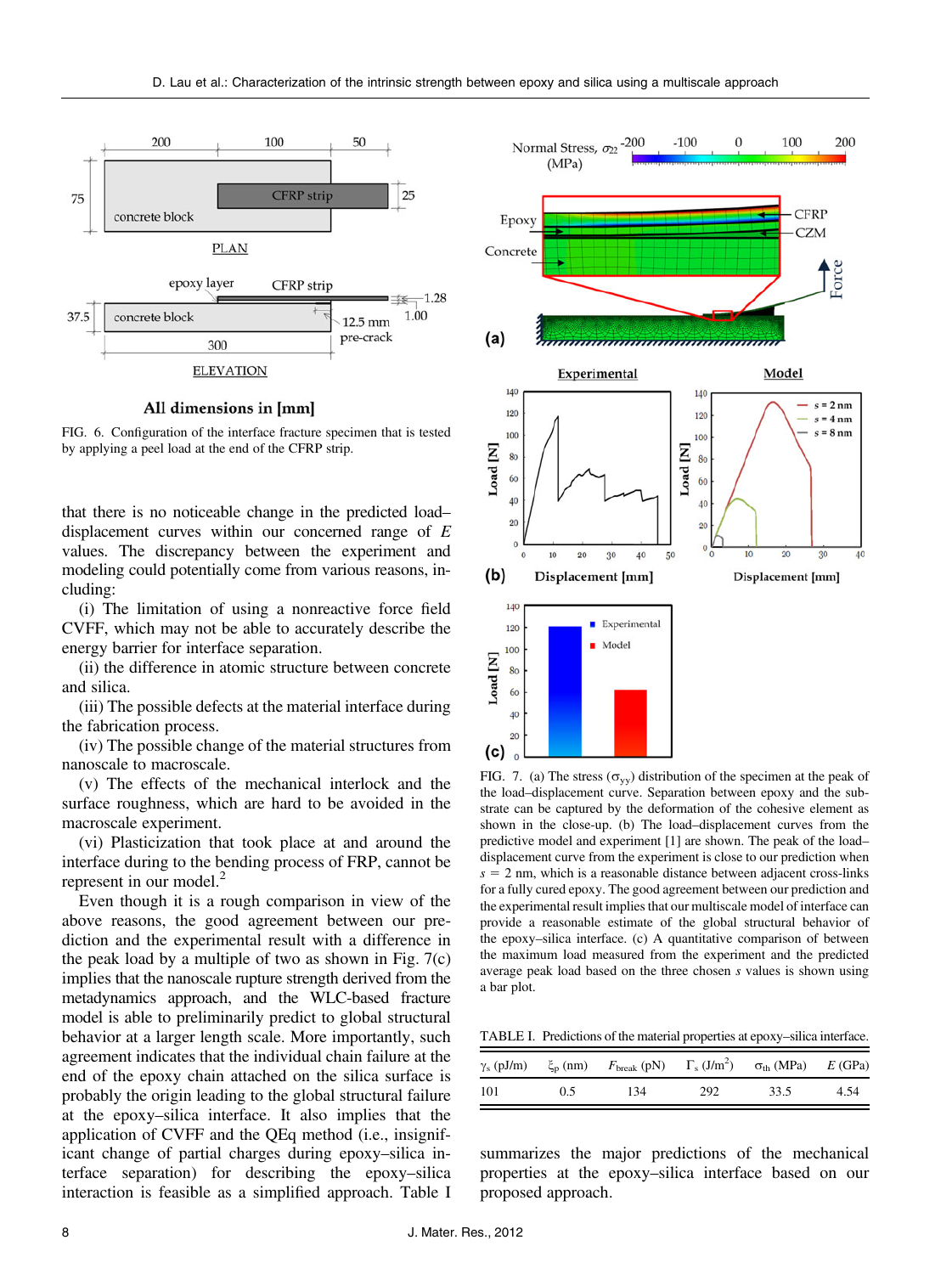The applicability of our multiscale model has been demonstrated in epoxy–silica system. It is expected that our model can be applied to other polymer-mineral systems in which the simple grid system model can still describe the polymer network in the mesoscale. For a more robust modeling, the choice of force field and the calculation of partial charges should be studied carefully. Future studies could extend the theoretical framework reported here for capturing the effect of the surrounding (e.g., moisture) to the bonded system. The intrinsic strength presented here applies to the individual domains and can be linked up with the meso-, micro-, and macroscale levels with the capability to overcome both the timescale and length scale limitation in which our theoretical prediction may have interesting implications for designing mechanically strong material consisting organic–inorganic interfaces, such as the application in medical field including artificial bone and tissue.

## IV. CONCLUSION

We have demonstrated the connection between atomistic and macroscale using epoxy–silica interface as an example. Our work outlines a possible approach using which the intrinsic strength of epoxy–silica interface derived from MD simulation can be used to predict the macroscale structural behavior at the interface. We found that the intrinsic strength at epoxy–silica interface is 134 pN at the single molecule level. This intrinsic strength was used to predict the global structural behavior of epoxy–silica interface by applying cohesive elements with an appropriate mesh in the finite element model and such an approach has been compared with the existing experimental data and a good agreement is obtained. The basic assumptions and the input parameters involved in the derivation are universal and may be used to explain the interfacial fracture phenomena in other organic– inorganic systems through a proper characterization of fracture energy and traction–separation relation at the interface. The use of metadynamics for reconstructing the FES of the system is an efficient method in finding the surface energy of an interfacial layer that can be broadly applied. Our predictive model may have interesting implications for designing mechanically strong interface consisting organic and inorganic materials, such as the application in medical field including artificial bone and tissue.

#### ACKNOWLEDGMENTS

This research was supported by the National Science Foundation through the Division of Civil and Mechanical Systems (CMS) Grant No. 0856325.

#### **REFERENCES**

1. C. Au and O. Büyüköztürk: Peel and shear fracture characterization of debonding in FRP plated concrete affected by moisture. J. Compos. Constr. 10(1), 35–47 (2006).

- 2. D. Lau and O. Büyüköztürk: Fracture characterization of concrete/ epoxy interface affected by moisture. Mech. Mater. 42(12), 1031 (2010).
- 3. B.M. Sharratt, L.C. Wang, and R.H. Dauskardt: Anomalous debonding behavior of a polymer/inorganic interface. Acta. Mater. 55, 3601 (2007).
- 4. C. Tuakta and O. Buyukozturk: Deterioration of FRP/concrete bond system under variable moisture conditions quantified by fracture mechanics. Composites Part B 42, 145 (2011).
- 5. O. Büyüköztürk, M.J. Buehler, D. Lau, and C. Tuakta: Structural solution using molecular dynamics: Fundamentals and a case study of epoxy-silica interface. Int. J. Solids Struct. 48(14–15), 2131 (2011).
- 6. M.J. Buehler: Atomistic Modeling of Materials Failure (Springer, New York, 2008).
- 7. M.A. Korzhinsky, S.I. Tkachenko, K.I. Shmulovich, and G.S. Steinberg: Native AI and Si formation. Nature 375, 544 (1995).
- 8. A. Laio and M. Parrinello: Escaping free-energy minima. Proc. Natl. Acad. Sci. U.S.A. 99(20), 12562 (2002).
- 9. A. Laio and F.L. Gervasio: Metadynamics: A method to simulate rare events and reconstruct the free energy in biophysics, chemistry and material science. Rep. Prog. Phys. 71(12), 126601 (2008).
- 10. S. Keten and M.J. Buehler: Asymptotic strength limit of hydrogenbond assemblies in protein at vanishing pulling rates. Phys. Rev. Lett. 100(19), 198301 (2008).
- 11. A.K. Rappe and W.A.I. Goddard: Charge equilibration for molecular dynamics simulations. J. Phys. Chem. 95(8), 3358 (1991).
- 12. J.R. Maple, U. Dinur, and A.T. Hagler: Derivation of force fields for molecular mechanics and dynamics from ab initio energy surfaces. Prog. Natl. Acad. Sci. U.S.A. 85, 5350 (1988).
- 13. P. Dauber-Osguthorpe, V.A. Roberts, D.J. Osguthorpe, J. Wolff, M. Genest, and A.T. Hagler: Structure and energetics of ligand binding to proteins: Escherichia colidihydrofolate reductasetrimethoprim, a drug-receptor system. Proteins. Struct. Funct. Genet. 4, 47 (1988).
- 14. F. Ritschla, M. Faitb, K. Fiedlera, J.E.H. JKohlerc, B. Kubiasb, and M. Meisela: An extension of the consistent valence force field (CVFF) with the aim to simulate the structures of vanadium phosphorus oxides and the adsorption of n-butane and of 1-butene on their crystal planes. ZAAC Zeitschrift für anorganische und allgemeine Chemie 628(6), 1385 (2002).
- 15. S. Plimpton: Fast parallel algorithms for short-range molecular dynamics. J. Comput. Phys. 117, 1 (1995).
- 16. M. Bonomi, D. Branduardi, G. Bussi, C. Camilloni, D. Provasi, P. Raiteri, D. Donadio, F. Marinelli, F. Pietrucci, R.A. Broglia, and M. Parrinello: PLUMED: A portable plugin for free-energy calculations with molecular dynamics. Comput. Phys. Commun. 180(10), 1961–1972 (2009).
- 17. T. Ackbarow, X. Chen, S. Keten, and M.J. Buehler: Hierarchies, multiple energy barriers, and robustness govern the fracture mechanics of  $\alpha$ -helical and  $\beta$ -sheet protein domains. *Proc. Natl.* Acad. Sci. U.S.A. 104(42), 16410–16415 (2007).
- 18. M. Sotomayor and K. Schulten: Single-molecule experiments in vitro and in silico. Science 316(5828), 1144 (2007).
- 19. J.F. Marko and E.D. Siggia: Stretching DNA. Macromolecules 28(26), 8759 (1995).
- 20. M. Rief, M. Gautel, F. Oesterhelt, J.M. Fernandez, and H.E. Gaub: Reversible unfolding of individual titin immunoglobulin domains by AFM. Science 276(5315), 1109 (1997).
- 21. A.F. Oberhauser, P.E. Marszalek, H.P. Erickson, and J.M. Fernandez: The molecular elasticity of the extracellular matrix protein tenascin. Nature 393(181), 181 (1998).
- 22. T.E. Fisher, A.F. Oberhauser, M. Carrion-Vazquez, P.E. Marszalek, and J.M. Fernandez: The study of protein mechanics with the atomic force microscope. Trends Biochem. Sci. 24, 379 (1999).